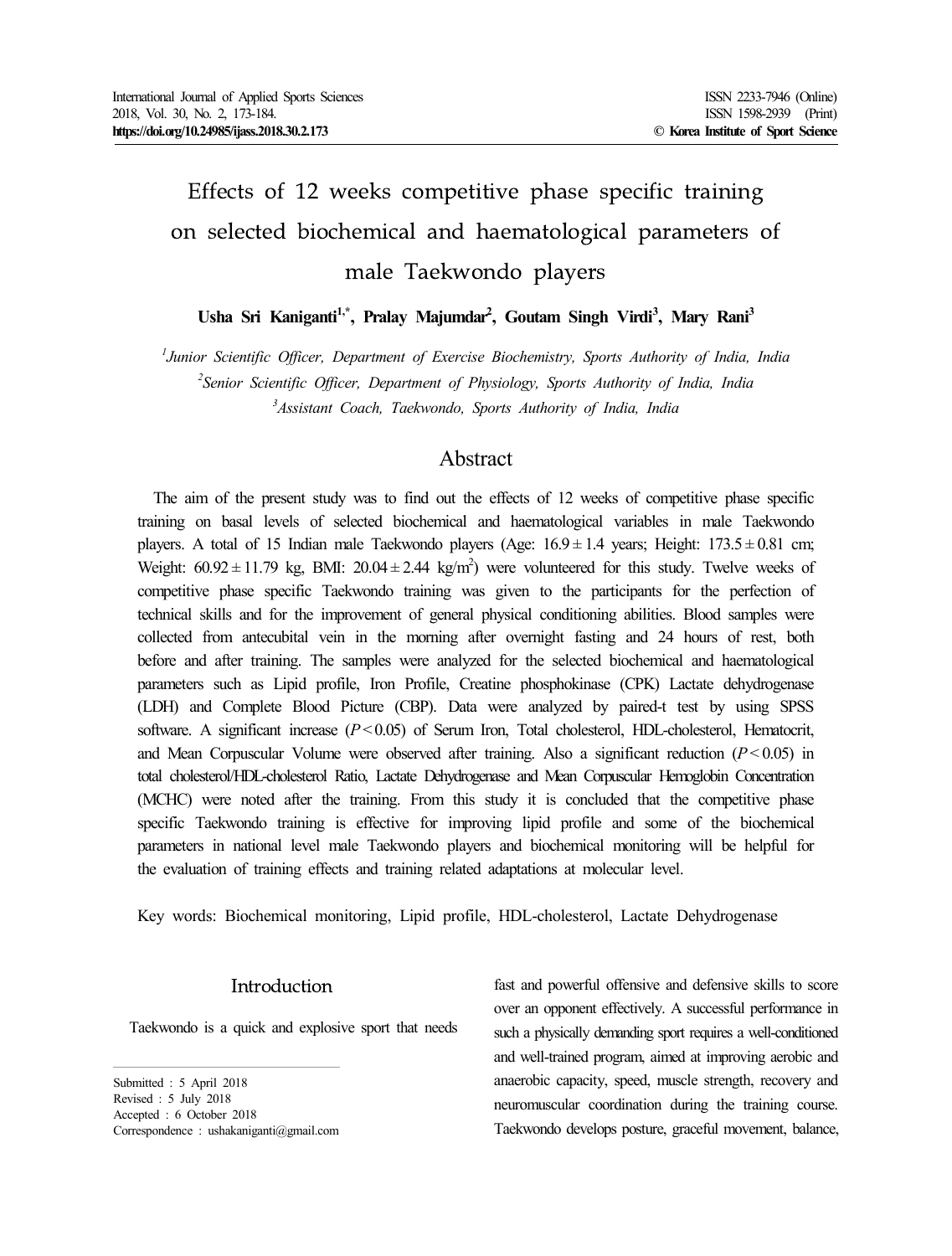coordination, flexibility, attentiveness and self-confidence (Fong et al., 2013). Taekwondo is also an excellent form of cardiovascular exercise. Physiological responses that occur during the regular Taekwondo training protocol will differ greatly from that of the championship Taekwondo combat (Bridge C A et al., 2013), this discrepancy is due to the less stress hormone responses (adrenaline and noradrenaline) during the regular training protocol compared to the championship combat. So to prepare the athlete to handle the metabolic and physiologic demands of the combat, Taekwondo coaches will emphasize high-intensity specific Taekwondo techniques interspersed with 6 seconds of low- to moderate-intensity movements and interval training sessions with 8 seconds of high-intensity efforts and 8 seconds of rest or low-intensity efforts. Coaches also use specific training with various Taekwondo skills to improve anaerobic training. Monitoring of athlete well being is very essential during the Taekwondo training to understand the training responses and to detect any progre ssion towards the negative health outcomes and associated poor performance if any. Excessive training with insufficient recovery can lead to overtraining in which performance and well being can be affected for months. Exhaustive exercise training given to the athletes during the competitive phase might cause oxidative stress associated with inflam matory responses, which in turn may result in muscle cell membrane damage. Elevated levels of creatine phosphokinase (CPK) and lactate dehydrogenase (LDH) have been used as markers of muscle damage in athletes performing heavy training. Some authors have suggested that the concentration of nitrogenous wastes such as urea and uric acid in the blood plasma may provide a measure of muscle protein breakdown and hence may be considered as markers of overtraining (Kinderman, 1986). On the other hand blood leukocyte subset counts also provide valuable information about the training load and recovery balance in athletes (Michael Gleeson, 2002). Neutrophil/Lymphocyte ratio (NLR) is used as one of the measure to monitor exercise stress and subsequent recovery (Nieman, 1998). Iron profile and RBC indices values will help to diagnose anemia and to understand the cause of anemia. So biochemical and haematological monitoring is not only important to understand the training induced adaptations, training load and recovery, it also provides an information about the health and nutritional status of the athletes. Several research studies have revealed that the resting levels of biochemical parameters in athletes varies from that of sedentary persons and are influenced by the type of exercise performed and its duration (Telford, R. D., Cunningham, R.B. 1991). Bio chemical assessment would pave the way for designing an optimal training load as well as to verify the effectiveness of training programs and to optimize performance in sports. Most of the studies done on Taekwondo players are pertained to the physiological changes and lactate responses after the training, no studies were found where the bio chemical parameters viz., metabolites, lipid profile and muscle enzymes were studied in Taekwondo players during competitive phase specific training. The aim of the present investi gation was to assess the effects of 12 weeks of competitive phase specific Taekwondo training on basal levels of selected biochemical and haematological markers, and to understand the training induced biochemical adaptations.

# Material and methods

#### Participants

15 male Taekwondo practitioners aged  $16.9 \pm 1.4$  years with  $3.3 \pm 2.8$  years of Taekwondo training experience, participating in national level competitions were recruited for this study from Sports Authority of India, Bangalore. All the athletes undertook 5-10 training sessions per week and exercised 1-2 hours per training session. The details regarding the health status, history of muscle injuries, hospitalization, medication and supplementary usage were obtained through the questionnaires. The study was approved by the institutional ethical committee and written informed consent was obtained from all the participants.

# Training

Training programme comprised of two components namely Physical conditioning, Technical & Tactical training.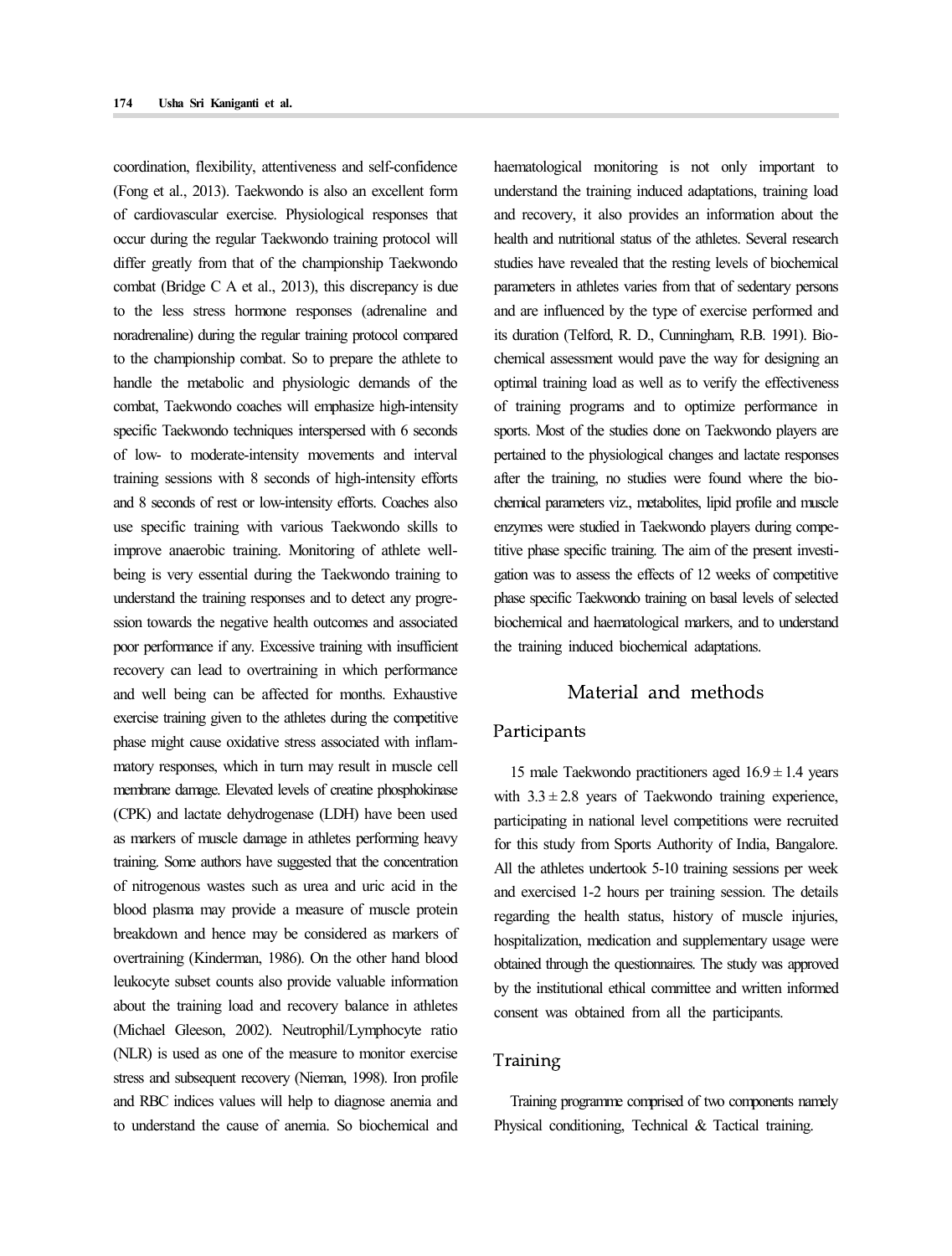#### Physical conditioning

Physical conditioning was planned in the morning session (6.00 am to 7.30 am) and various exercises were given to meet the different conditioning abilities required for Taekwondo, such as strength, endurance, flexibility, speed, agility and so on.

This included-

- 1. Strength building phase
- 2. Lactic Power Phase
- 3. Taper

#### Technical & tactical training

Technical & tactical training was scheduled in the evening from 4.00 pm to 6.00 pm. This training mainly focused on kicking skills, punching skills, distance, timing training, attacking, counterattacking and scoring.

The typical Taekwondo training session used in this investigation consisted of:

(a) 15-20 minute warm up period during which non-Taekwondo activities (flexibility exercises, calisthenics, running etc) were performed to prepare for the higher intensity activities;

(b) After the warm up 25-30 minute of fundamental Taekwondo techniques (basic kicks & blocking etc) were performed and repeated with a gradual increase in intensity;

(c) 10-15 minute cool down period, during which activities were performed to gradually reduce the heart rate to the levels reached at the end of the warm up period.

#### Specimen collection and assay

Blood samples were collected before and after competitive phase specific Taekwondo training having duration of 3 months. Samples were collected from the partici pants in seated position from antecubital vein into plain evacuated tubes in the morning in overnight fasting condition. All participants were refrained from training 24 hours prior to the test to avoid acute exercise-induced shifts in plasma volume. An aliquot of each sample was immediately mixed with EDTA solution to prevent clotting

for haematology. The rest of the sample was left to coagulate at room temperature for 30 minutes and centrifuged at 1500 g for 10 minutes to separate the serum which was analysed for selected biochemical parameters such as triglycerides  $(mg.dl^{-1})$ , total cholesterol  $(mg.dl^{-1})$ , HDLcholesterol (mg.dl<sup>-1</sup>), LDL-cholesterol (mg.dl<sup>-1</sup>), CPK (U/L), LDH(U/L), urea (mg.dl<sup>-1</sup>), uric acid (mg.dl-1), serum iron  $(\mu$ g.dl<sup>-1</sup>), total iron binding capacity-TIBC( $\mu$ g.dl<sup>-1</sup>), transferrin saturation (%).

#### Measurement of biochemical variables

#### *Blood Urea*

Urea concentration was estimated by using (Spinreact) Berthelot method -where in urea in the sample is hydrolyzed enzymatically by Urease into ammonia (NH<sub>4</sub>+) and carbon dioxide  $(CO<sub>2</sub>)$ . Thereafter Ammonia ions formed react with salicylate and hypochlorite (NaClO), in the presence of catalyst nitroprusside, to form a green indophenol: The intensity of the colour formed is proportional to the Urea concentration in the sample and the optical density of the same was measured at 580nm and Urea concentration expressed in mg.dl<sup>-1</sup>.

#### *Uric acid estimation*

Uric acid concentration was estimated by using enzymatic method (Spinreact) in which uric acid is oxidized by uricase to allantoine and hydrogen peroxide  $(2H<sub>2</sub>O<sub>2</sub>)$ , and under the influence of POD, 4-aminophenazone (4-AP) and 2-4 dicholrophenol sulfonate (DCPS) forms a red quinoneimine compound.

The intensity of the red colour formed is proportional to the uric acid concentration in the sample and was read at 520nm and concentration expressed in mg.dl<sup>-1</sup>. .

#### *Serum Iron*

Iron concentration was estimated calorimetrically by Ferrozine method (Spinreact). The Iron is dissociated from transferring – iron complex in weakly acid medium. Iron liberated was reduced into the bivalent form by means of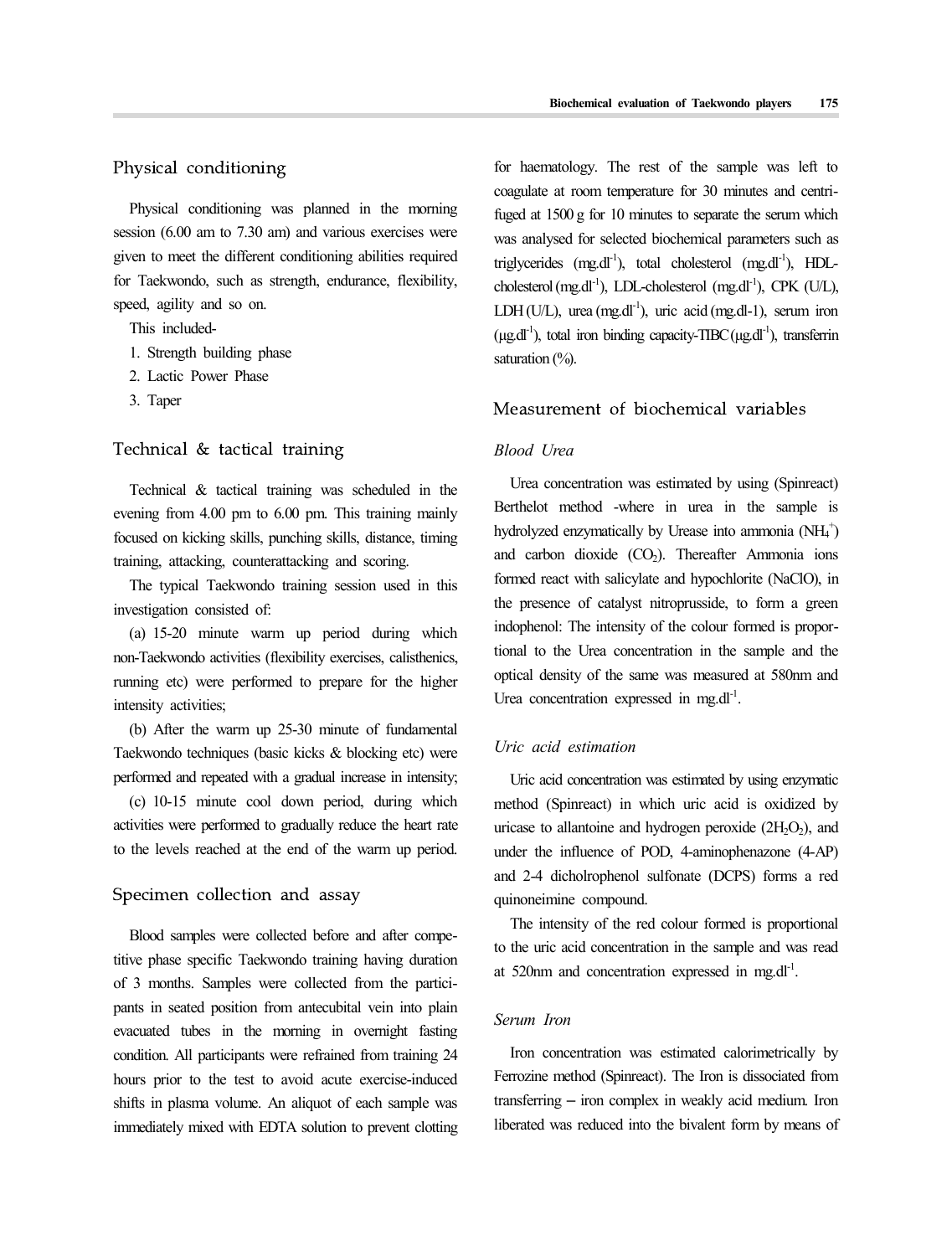ascorbic acid. Ferrous ions give with ferrozine a coloured complex. The intensity of the colour formed is directly pro-<br>lipoprotein cholesterol (HDL-C) portional to the iron concentration in the sample. The optical density (OD) was measured at 562nm and the concentration expressed as  $\mu$ g.dl<sup>-1</sup>.

# Total Iron Binding Capacity (TIBC) & Unsaturated Iron Binding Capacity <sup>will</sup><br>(UIBC) perox

TIBC was estimated calorimetrically by using Saturation – Precipitation method (spinreact). Serum transferrin is saturated with excess of  $Fe<sup>3+</sup>$  and the unbound portion is precipitated with magnesium carbonate. The total amount of iron (TIBC) is then determined by using Ferrozine method. The difference between the TIBC and initial serum iron yields the unsaturated iron binding capacity (UIBC) and both the values were expressed as  $\mu$ g.dl<sup>-1</sup>.

#### Transferrin Saturation (TS %)

Transferrin saturation is calculated from Serum iron and TIBC values by using the standard equation.

Transferrin Satufation % 
$$
=\frac{\text{Serum Iron}}{\text{TIBC}} \times 100
$$

#### Triglycerides

Triglyceride Concentration was estimated calorimetrically by using GOD-POD method (Spinreact). Serum triglycerides incubated with lipoprotein lipase (LPL), liberate glycerol and free fatty acid. Glycerol is converted to glycerol-3 phosphate (G3P) and adenosine -5- diphosphate (ADP) by glycerol kinase and ATP. Glycerol -3- phosphate is then converted to dihydroxyacetone phosphate (DAP) and hydro gen peroxide  $(H_2O_2)$  by glycerol phosphate dehydrogenase.  $H_2O_2$  reacts with 4- aminophenazone and p-chlorophenol in presence of peroxidase (POD) to give a red coloured dye. The optical density (OD) was measured at 505nm and the concentration is expressed as  $mg \cdot dl^{-1}$ . .

Total cholesterol (TC) and High density

Cholesterol esters liberate cholesterol and fatty acids; by the action of the cholesterol esterase (CHE). The cholesterol present in the sample is converted to 4-cholestenona and hydrogen peroxide  $(H_2O_2)$ .  $H_2O_2$  reacts with 4-aminophenazone and Phenol in presence of peroxidase (POD) to give a coloured product.

To estimate HDL-C, Chylomicrons, LDL and VLDL are precipitated from serum by adding phosphotungstate in the presence of divalent cations such as magnesium, the HDL-C remains unaffected in the supernatant is estimated using CHOD-POD method after centrifugation. The optical density (OD) was measured at 505nm and the concentration is expressed as mg.dl<sup>-1</sup>.

# Very low-density lipoprotein cholesterol (VLDL-C)

Very low-density lipoprotein cholesterol (VLDL-C) was indirectly assessed using standard equation

VLDL –C (mg.dl<sup>-1</sup>) = 
$$
\frac{\text{Triglycerides}}{5}
$$

Low-density lipoprotein cholesterol (LDL-C)

Low-density lipoprotein cholesterol (LDL-C) was indirectly assessed using standard equation

LDL-C (mg.dl-1) = TC – (HDL-C+TG/5)

#### Creatine Kinase (CK)

Estimation of CK was done by kinetic method (Spinreact). CK catalyses the reversible transfer of phosphate group from phophocreatine to ADP and forms ATP. ATP and Glucose reacts in the presence of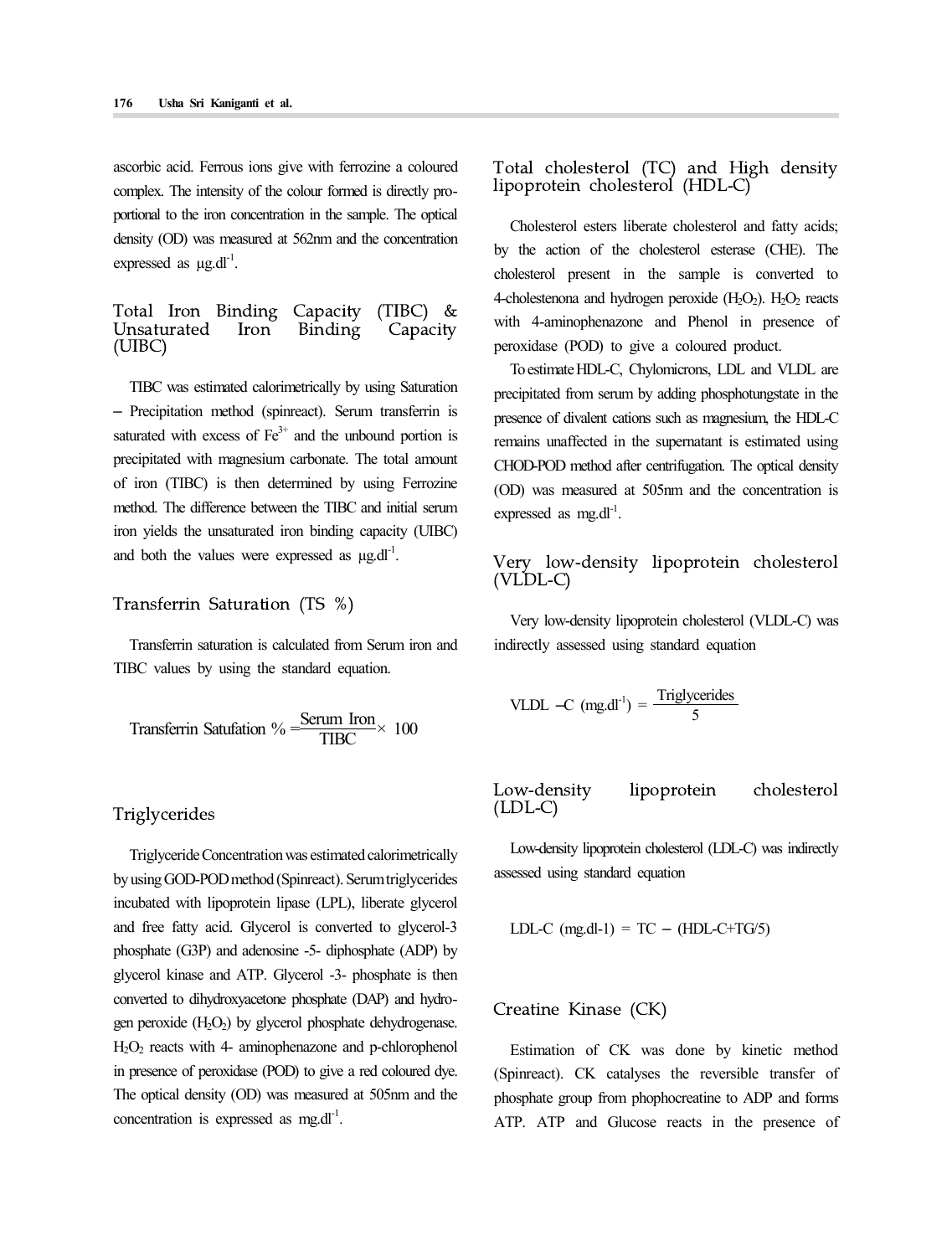Hexokinase (HK) and forms glucose -6-phosphate (G6P) and ADP.G6P and  $NADP<sup>+</sup>$  reacts in the presence of glucose -6- phosphate dehydrogenase and produces  $NADPH<sup>+</sup>$  along with 6-Phosphogluconate. The rate of NADPH formation is measured photometrically at 340nm and is proportional to the catalytic concentration of CK present in the sample and is expressed as U/L.

#### Lactate Dehydrogenase (LDH)

LDH was estimated by using kinetic method (Spinreact). Lactate dehydrogenase; present in the sample catalyses the reduction of Pyruvate by NADH. The rate of decrease in concentration of NADH, measured photometrically at 340nm is proportional to the catalytic concentration of LDH present in the sample and is expressed in U/L.

#### Complete Blood Picture (CBP)

Haematological parameters namely hemoglobin (Hb), red blood cells (RBC), white blood cells (WBC), jematocrit (Hct), platelet count, mean corpuscular volume (MCV), mean corpuscular hemoglobin (MCH), mean corpuscular hemoglobin concentration (MCHC), absolute neutrophil count, absolute lymphocyte count, mixed cell count, neutrophil % and lymphocyte %, red cell distribution width (RDW-CV) were assessed in Sysmex  $-PocH100i^{TM}$  automated haematology analyzer (Japan).

#### **Statistics**

IBM SPSS statistics (version 23.0) was used for analysis. Data were expressed as Mean ± standard deviation. Shapiro-Wilk test was used to check Normal distribution. The paired-t test was used to determine differences between two independent means, statistical significance was set at  $P = 0.05$ . Hedge's g (unbiased) effect size also calculated between pre and post tests to measure the magnitude of the training effect.

# Results and Discussions

The mean and standard deviations of age, height, weight, BMI and training age are shown in Table 1.

The mean, SD values and paired sample t-test results of biochemical parameters both before and after the training were shown in Table 2 & 4 respectively. No significant changes were observed in urea and uric acid levels after the training. Significant increase was observed in TC and HDL-C with significant reduction in TC/HDL-C ratio and insignificant decrease was also seen in VLDL-C and triglyceride levels after training. Significant decrease was observed in LDH levels with insignificant increase in CPK levels after the training. Insignificant improvement was observed in serum iron, TIBC and Transferrin saturation after the training.

The Mean, SD values and paired sample t-test results of haematological parameters both before and after training were shown in Table  $3 \& 5$  respectively. Significant increase of Hct and MCV values were observed after the training with no significant changes in hemoglobin levels. However significant reduction of MCHC was observed after the training. No changes were observed in Leukocyte, reticulocyte and platelet counts after the training. However insignificant reduction was observed in observed in Neutrophil/Lymphocyte Ratio.

Figure 1 depict the results of hematocrit (Hct), mean corpuscular volume (MCV) and mean corpuscular hemoglobin concentration (MCHC) before and after training. Figure 2 illustrate the lipid profile of players before and after training.

*Table 1. Basic details of Taekwondo practitioners*

| Variable                    | Pre training      | Post training    |
|-----------------------------|-------------------|------------------|
| Age (years)                 | $16.9 \pm 1.4$    | $17.2 \pm 1.4$   |
| Height (cm)                 | $173.53 \pm 8.14$ | $175.9 \pm 7.3$  |
| Weight (kg)                 | $60.92 \pm 11.79$ | $62.66 \pm 11.4$ |
| BMI (Kg/m <sup>2</sup> )    | $20.04 \pm 2.44$  | $20.09 \pm 2.5$  |
| Training Experience (years) | $3.3 \pm 2.8$     | $3.6 \pm 2.8$    |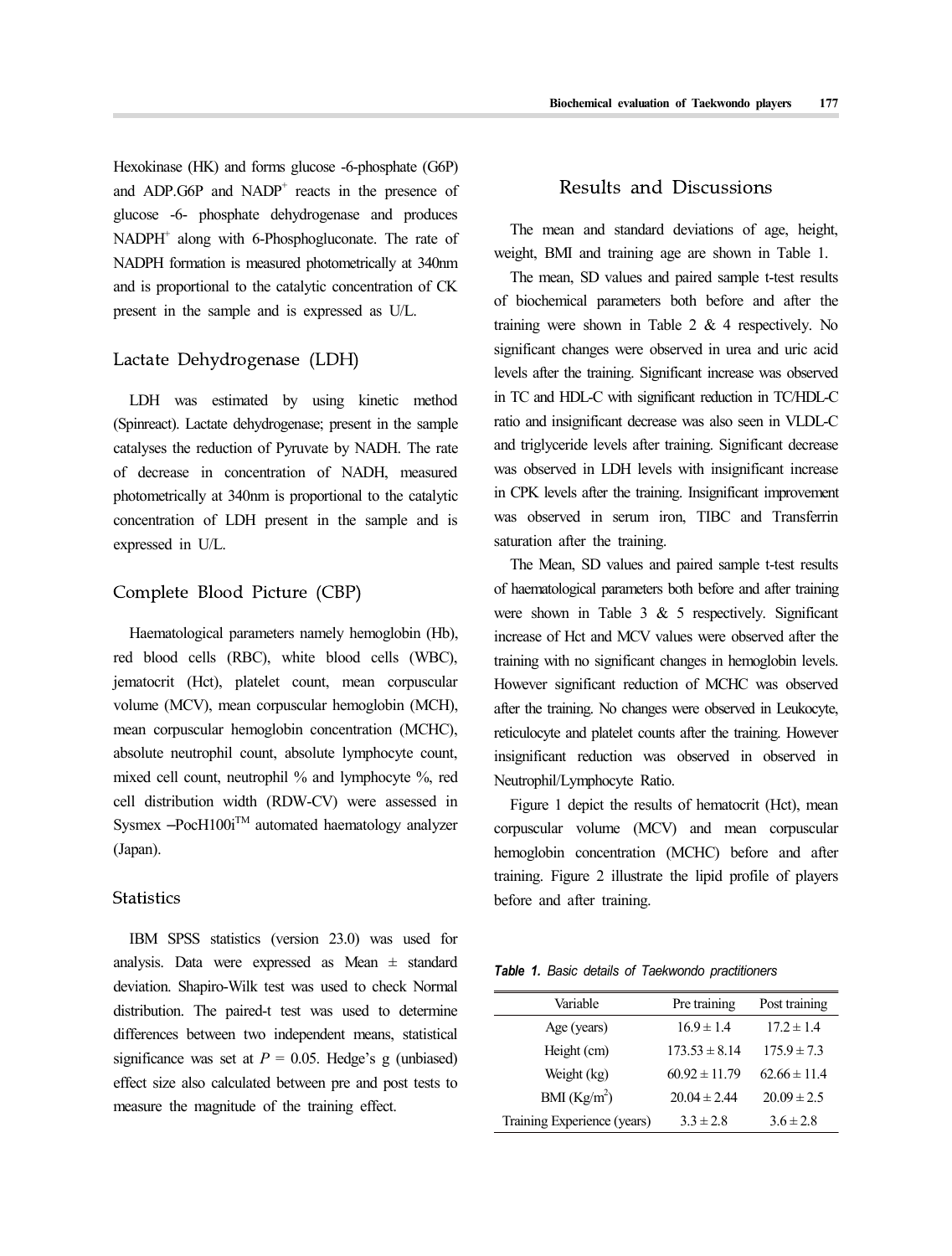| Parameter                                   | Pre Training     | Post Training                       |
|---------------------------------------------|------------------|-------------------------------------|
| Serum Iron $(\mu g.dl^{-1})$                | $86 \pm 28.6$    | $109.4 \pm 23$ <sup>*</sup>         |
| TIBC $(\mu g.dI^{-1})$                      | $388.8 \pm 54$   | $417.3 \pm 60$                      |
| Transferrin Sa turation (%)                 | $22.8 \pm 8.7$   | $26.4 \pm 5.3$                      |
| Urea $(mg.dl^{-1})$                         | $21.7 \pm 5.5$   | $20.8 \pm 4.1$                      |
| Uric Acid $(mg.dl^{-1})$                    | $4.6 \pm 0.81$   | $4.7 \pm 0.95$                      |
| Triglycerides (mg.dl <sup>-1</sup> )        | $77.4 \pm 25$    | $69.2 \pm 17$                       |
| Total cholesterol $(mg.dl^{-1})$            | $144.3 \pm 25.7$ | $156.9 \pm 18.9^*$                  |
| $HDL-$ cholesterol (mg.dl <sup>-1</sup> )   | $42.4 \pm 7.5$   | $53.7 \pm 7.6$ <sup>**</sup>        |
| LDL-cholesterol $(mg.dl^{-1})$              | $86.4 \pm 23.5$  | $89.3 \pm 16.7$                     |
| VLDL-cholesterol $(mg.dl^{-1})$             | $15.4 \pm 5$     | $13.8 \pm 3.4$                      |
| Total cholesterol/<br>HDL-cholesterol Ratio | $3.4 \pm 0.57$   | $2.9 \pm 0.44$ <sup>*</sup>         |
| Creatine phosphokinase (U/L)                |                  | $244.5 \pm 145.6$ $291.8 \pm 100.5$ |
| Lactate dehydrogenase (U/L)                 | $475 \pm 79$     | $394 \pm 90^{\degree}$              |

*Table 2. Biochemical parameters before and after the Taekwondo training* 

|  | Table 3. Haematological parameters before and after the |  |  |  |
|--|---------------------------------------------------------|--|--|--|
|  | Taekwondo training                                      |  |  |  |

| Parameter                                                    | Pre Training     | Post Training      |  |  |
|--------------------------------------------------------------|------------------|--------------------|--|--|
| Hemoglobin $(g.dl^{-1})$                                     | $15.1 \pm 0.8$   | $15.3 \pm 0.9$     |  |  |
| WBC $(10^9 \text{ cells/L})$                                 | $7.08 \pm 1.56$  | $7.09 \pm 1.62$    |  |  |
| RBC $(10^{12}$ cells/L)                                      | $5.76 \pm 0.32$  | $5.85 \pm 0.34$    |  |  |
| Hematocrit (Hct) (%)                                         | $47.2 \pm 2.27$  | $48.6 \pm 1.96$ ** |  |  |
| Mean corpuscular volume<br>$(MCV)$ (fL)                      | $81.9 \pm 4.1$   | $83.1 \pm 3.5$ **  |  |  |
| Mean Corpuscular<br>Hemoglobin (MCH) (pg)                    | $26.2 \pm 1.6$   | $26.1 \pm 1.7$     |  |  |
| Mean Corpuscular Hemoglobin<br>Concentration (MCHC) $(g/dL)$ | $32.0 \pm 0.75$  | $31.4 \pm 0.94$ ** |  |  |
| Platelets $(10^9 \text{ cells/L})$                           | $294.9 \pm 45.9$ | $289.8 \pm 55.1$   |  |  |
| Absolute Lymphocytes<br>$(10^9 \text{ cells}/L)$             | $2.7 \pm 0.84$   | $2.7 \pm 0.76$     |  |  |
| Absolute Neutrophils<br>$(10^9 \text{ cells/L})$             | $3.46 \pm 1.1$   | $3.48 \pm 1.1$     |  |  |
| Red cell distribution<br>width<br>$(RDW\text{-}CV)(\%)$      | $13.9 \pm 1.2$   | $13.7 \pm 0.81$    |  |  |
| Neutrophil/Lymphocyte Ratio                                  | $1.41 \pm 0.87$  | $1.36 \pm 0.63$    |  |  |

Data presented as Mean  $\pm$  SD, n=15.<br>
\*= ignificant (*P*<0.05) when compared to baseline data.<br>
\*\*= highly significant (*p* <0.01) when compared to baseline data.

*Table 4. Paired Samples t-Test of Biochemical Parameters* 

Data presented as Mean  $\pm$  SD, n=15.<br>
\*= significant (*P*<0.05) when compared to baseline data.<br>
\*\*\* = highly significant (*P* <0.01) when compared to baseline

| Parameter                                  | 95% Confidence Interval of<br>the Difference |            | T        | df | Sig<br>2-tailed) | <b>Effect</b> size |
|--------------------------------------------|----------------------------------------------|------------|----------|----|------------------|--------------------|
|                                            | Lower                                        | Upper      |          |    |                  |                    |
| Hemoglobin $(g.dl^{-1})$                   | $-45214$                                     | .07881     | $-1.508$ | 14 | .154             | 0.22               |
| Serum Iron( $\mu$ g.dl <sup>-1</sup> )     | $-43.61414$                                  | $-3.23386$ | $-2.488$ | 14 | $.026*$          | 0.87               |
| $T\text{IBC}(\mu\text{g.dl}^{-1})$         | $-61.01723$                                  | 3.99456    | $-1.881$ | 14 | .081             | 0.48               |
| Transferrin saturation (%)                 | $-8.90602$                                   | 1.73896    | $-1.444$ | 14 | .171             | 0.47               |
| Blood Urea $(mg. d l^{-1})$                | $-3.13046$                                   | 4.87046    | .466     | 14 | .648             | 0.17               |
| Uric acid $(mg. dl^{-1})$                  | $-.66674$                                    | .37474     | $-.601$  | 14 | .557             | 0.19               |
| Triglycerides $(mg, dl^{-1})$              | $-8.68586$                                   | 24.98186   | 1.038    | 14 | .317             | 0.37               |
| Total cholesterol $(mg. dl^{-1})$          | -21.89489                                    | $-3.25177$ | $-2.893$ | 14 | $.012*$          | 0.54               |
| $HDL$ -cholesterol (mg. dl <sup>-1</sup> ) | $-16.90239$                                  | $-5.63361$ | $-4.289$ | 14 | $.001$ **        | 1.44               |
| LDL -cholesterol $(mg, dl^{-1})$           | $-11.23677$                                  | 5.36690    | $-.758$  | 14 | .461             | 0.14               |
| VLDL-cholesterol $(mg, dl^{-1})$           | $-1.73717$                                   | 4.99637    | 1.038    | 14 | .317             | 0.37               |
| Total cholesterol/HDL-cholesterol Ratio    | .16194                                       | .82820     | 3.187    | 14 | $.007**$         | 0.95               |
| $CPK$ (U/L)                                | $-128.073$                                   | 33.50297   | $-1.255$ | 14 | .230             | 0.36               |
| LDH (U/L)                                  | 24.84032                                     | 138.07968  | 3.086    | 14 | $.008***$        | 0.93               |

data.

n = 15.<br>\* = significant (P<0.05) when compared to baseline data.<br>\*\* = highly significant (P<0.01) when compared to baseline data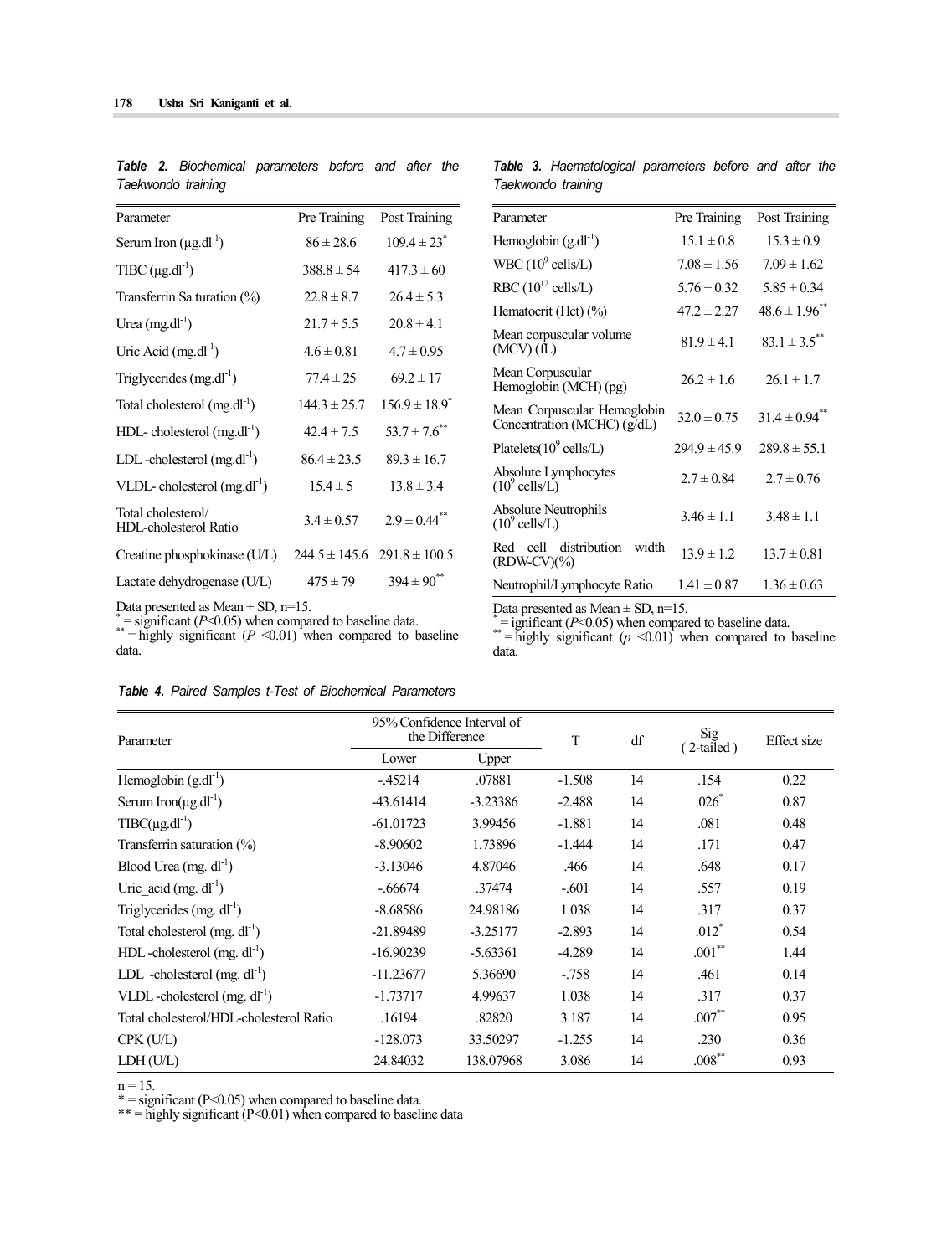| Parameter                                     | 95% Confidence Interval of<br>the Difference |            | T        | df | Sig         | Effect size |
|-----------------------------------------------|----------------------------------------------|------------|----------|----|-------------|-------------|
|                                               | Lower                                        | Upper      |          |    | 2-tailed)   |             |
| WBC $(10^9 \text{ cells/L})$                  | $-.75005$                                    | .72339     | $-.039$  | 14 | .970        | 0.00        |
| RBC $(10^{12}$ cells/L)                       | $-19189$                                     | .00922     | $-1.948$ | 14 | .072        | 0.26        |
| Hemoglobin $(g.dl^{-1})$                      | $-45214$                                     | .07881     | $-1.508$ | 14 | .154        | 0.22        |
| Hematocrit $(\% )$                            | $-2.12971$                                   | $-0.75029$ | $-4.478$ | 14 | $.001***$   | 0.66        |
| MCV(fL)                                       | $-2.08572$                                   | $-36761$   | $-3.063$ | 14 | $.008***$   | 0.30        |
| MCH(pg)                                       | $-.13057$                                    | .34390     | .964     | 14 | .351        | 0.05        |
| MCHC (g/dL)                                   | .19451                                       | .96549     | 3.227    | 14 | $.006^{**}$ | 0.66        |
| Platelet $(10^9 \text{ cells/L})$             | $-7.51193$                                   | 17.77860   | .871     | 14 | .399        | 0.09        |
| AbsoluteLymphocytes $(10^9 \text{ cells/L})$  | $-.20030$                                    | .28030     | .357     | 14 | .726        | 0.04        |
| Absolute Neutrophils $(10^9 \text{ cells/L})$ | $-75145$                                     | .71145     | $-.059$  | 14 | .954        | 0.01        |
| $RDW-CV (%)$                                  | $-.27771$                                    | .66438     | .880     | 14 | .394        | 0.18        |
| <b>NLR</b>                                    | $-75145$                                     | .71145     | $-.059$  | 14 | .954        | 0.06        |

*Table 5. Paired Samples t-Test of Haematological parameters* 

n=15.<br>\* = significant (P<0.05) when compared to baseline data.<br>\*\* = highly significant (P<0.01) when compared to baseline data



*Figure 1. Changes in Hematocrit and RBC indices during the investigation* 



*Figure 2. Changes in Lipid profile during the investigation*

# Discussion

Biochemical and haematological parameters are useful to assess the health and fitness of the athletes. Many researchers have revealed that the reference ranges of some parameters are different in athletes from normal population (Aliye menasve. 2011) and the levels of many routine biochemical and haematological parameters are greatly influenced by age, sex, (Nikolaidis, M.G. et al. 2003) and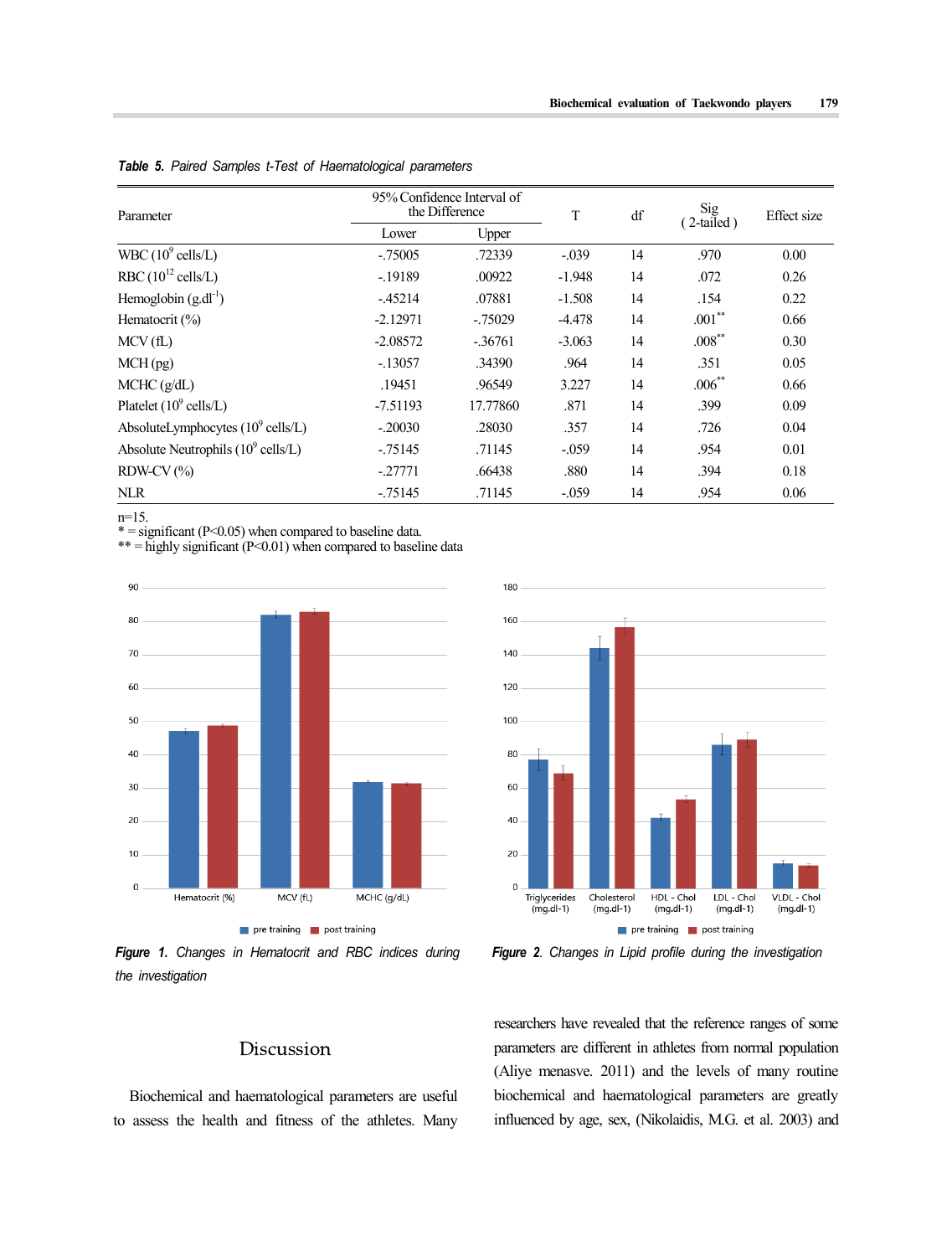the level of physical activity. Taekwondo is a Korean marshal art characterised by fast, high, and spinning kicks. Taekwondo practice has been proposed to have beneficial effects on improving anaerobic power and capacity (Melhim, A.F. 2001). Very limited information is available about the biochemical and haematological parameters of male Taekwondo players and how these values vary during competitive phase specific Taekwondo training. The main aim of this study was to find out the effects of 12 weeks of competitive phase specific Taekwondo training on basal level of selected biochemical and haematological variables in male Taekwondo players. Results of the present study have shown a significant increase in total cholesterol (TC), HDL-cholesterol as well the significant reduction in TC/HDL-C ratio and LDH levels after the exercise training. Amongst the haematological parameters, hematocrit (Hct) and mean corpuscular volume (MCV) values were signifi cantly increased after the training but a significant reduction was observed in MCHC. However no significant changes were observed in basal levels of urea, uric acid, CPK, hemoglobin and WBC cell types.

#### Lipid Profile

A significant increase  $(P < 0.05)$  of total cholesterol & HDL- cholesterol levels and a significant decline  $(P < 0.05)$ of TC/HDL-C Ratio (from  $3.4 \pm 0.57$  to  $2.9 \pm 0.44$ ) were observed after the 12 weeks of training besides this an insignificant decrease of triglycerides and VLDLcholesterol was also observed.

#### *Training induced changes in lipid profile*

Aellen et al (1993) studied the effects of anaerobic and aerobic training on lipoprotein concentrations of sedentary men. Nine weeks bicycle ergo meter training was given to thirty three participants, four times per week. Sixteen were trained with high intensity, above the anaerobic threshold and seventeen exercised with low intensity, below the anaerobic threshold. The results had shown the changes in the lipid and lipoprotein profiles, only after training below the anaerobic threshold. The authors concluded that physical training above the anaerobic thre shold has no or even negative effects on blood lipoprotein profiles. Subsequently, in order to attain favourable adaptations in lipoprotein profile, the training should be performed below the anaerobic threshold whereas very limited infor mation is documented about the effect of mixed (aerobic and anaerobic) training on lipid profiles in athletes. In our study, we have observed a remarkable improvement in the lipid profile this might be training induced or it can be due to the hormonal influence.

#### *Hormonal influence on lipid profile*

Nan Zhang et al in 2014, conducted a study to know the relationship between endogenous testosterone and lipid profile in middle-aged and elderly Chinese men. That study included 4114 participants whose mean age was  $56.04 \pm 8.75$  years. Bivariate and partial correlation analysis, multiple linear regression analysis, and a general linear model were used to assess the influence of TT on the lipid profile. Additionally, the odds ratios (ORs) (95% CIs) for hypertriglyceridemia and low HDL-C in relation to TT categories were calculated using logistic regression analysis. They found that serum TT was negatively correlated with the levels of TC, TG, and LDL-C and positively correlated with the level of HDL-C in middleaged and older Chinese participants. Furthermore, the prevalence of hypercholesterolemia (high LDL-C, and low HDL-C) especially hypertriglyceridemia, decreased with increased serum TT. The results of our study have shown insignificant reduction of triglyceride and VLDL levels. Although there was a significant raise in both total cholesterol and HDL-cholesterol (*P* < 0.01) levels, the TC/ HDL-C Ratio was reduced significantly. This illustrates that there is more increase in HDL-C levels compared to total cholesterol. As all the participants of our study are in adolescent age testosterone might be one of the influencing factors.

#### Serum Enzymes

Serum levels of skeletal muscle enzymes are markers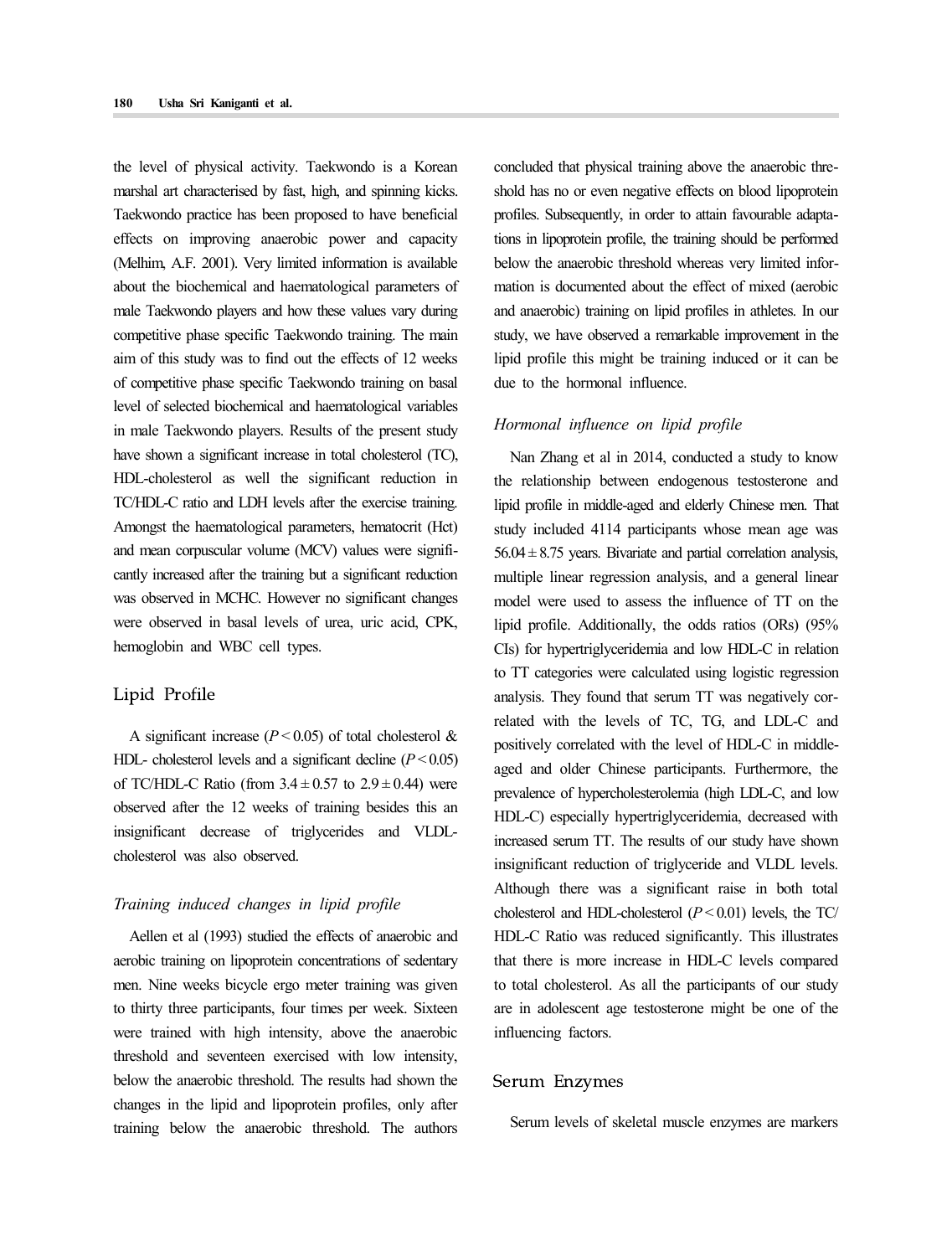of the functional status of muscle tissue and fluctuate widely in both pathological and physiological conditions (Brancaccio et al., 2007). Serum creatine phosphokinase (CPK) and lactate dehydrogenase (LDH) give an indication of the degree of metabolic adaptation to physical training of skeletal muscles. The enzyme creatine kinase uses phosphocreatine (PCr) as its substrate and transfers a phosphate group to ADP, thus making the products ATP and creatine (Cr). This reaction is highly active within the first 10 seconds of maximal exercise; provide a rapid source of ATP production to fuel muscle contraction (Parolin et al., 1999). LDH is an oxidoreductase enzyme that catalyses the inter conversion of pyruvate and lactate. Both enzymes are involved in muscle metabolism, and their serum concentration is normally very low. As a result of physiological wear and tear of the cells, their levels increase considerably after intensive exercise and in muscle pathology (Garry JP et al 2000). CPK and LDH enzymes are widely used in sports medicine to monitor acute or chronic muscle tissue damages and to understand the biochemical adaptation to physical load. The increase in CPK and LDH activities in plasma after exercise is connected with changes of cell membrane integrity and mechanical damage of muscle fibres. Many studies have shown a significant increase in serum LDH levels after exhaustive exercise (Anugweje et al., 2014, Brancaccio et al., 2007). In our study, no significant change is observed in basal CPK levels after the training, but there is a significant decrease in basal LDH level. This might be due to muscular membrane adaptations after the training. Phospholipids are the major structural lipids of membranes and the functional properties of the membranes such as fluidity, permeability and anchoring of membrane proteins depend considerably on membrane phospholipid fatty acid composition (Stubbs CD et al., 1984, Hagve TA., 1988). Helge JW et al.(1985) have shown a significant effect of regular exercise training on the composition of the membrane phospholipid fatty acids. Another cause for different CPK and LDH responses in blood after training might be the disparity of enzymatic protein particles size. CK is a smaller protein (dimer with mass of 84,000 Da) compared to the LDH (tetramer with mass of 150,000 Da), consequently CPK can penetrate easily through muscle cell membrane disrupted by exercise (S. Poprzęcki et al, 2004).

# Iron Profile

Serum Iron levels were significantly increased (*P* < 0.05) from pre training to post training, without any inter vention of iron supplements. This change might be due to the adoption of good dietary habits or due to the training induced changes in hepcidin levels through altering basal interleukin -6 (IL-6) levels. A study by Kaya 2016 had shown that the serum IL-6 levels have been significantly reduced after 4 weeks of Taekwondo training in 10 elite male Taekwondo players and different research groups discovered that IL-6 is involved in regulation of hepcidin levels in response to inflammatory stimuli, through the Jak/STAT-3 signalling pathway (Wrighting DM et al 2006; Verga Flazacappa MV et al 2007). Iron is an essential trace element in the human body. It is very important for the synthesis of hemoglobin, myoglobin and plays an important role in the electron transport chain (ETC) and production of energy in mitochondria. Iron content in the body is largely controlled through absorption rather than excretion (Mccance, R. et al 1937). Hepcidin is the principle iron regulatory hormone, responsible for the maintenance of iron homeostasis (Ganz, T. 2011). Hepcidin levels that are inappropriately low or high result in iron overload or iron deficiency, respectively. Hepcidin by acting on ferroportin, the iron exporter located on the basolateral membrane and on macrophages controls the main inflows of iron into plasma. When hepcidin concentration is high ferroportin is internalized and iron is trapped in enterocytes, macrophages and lymphocytes. Hepcidin synthesis was markedly induced by infection and inflammation. IL-6 the major cytokine produced in response to a bout of exercise, itself is sufficient to induce hepcidin expression during inflammation. Studies by Peeling et al (2009) have shown that the production of IL-6 in contracting skeletal muscles results in the exercise induced hepcidin increase. In addition animals treated with cyclosporine-A, a calcineurin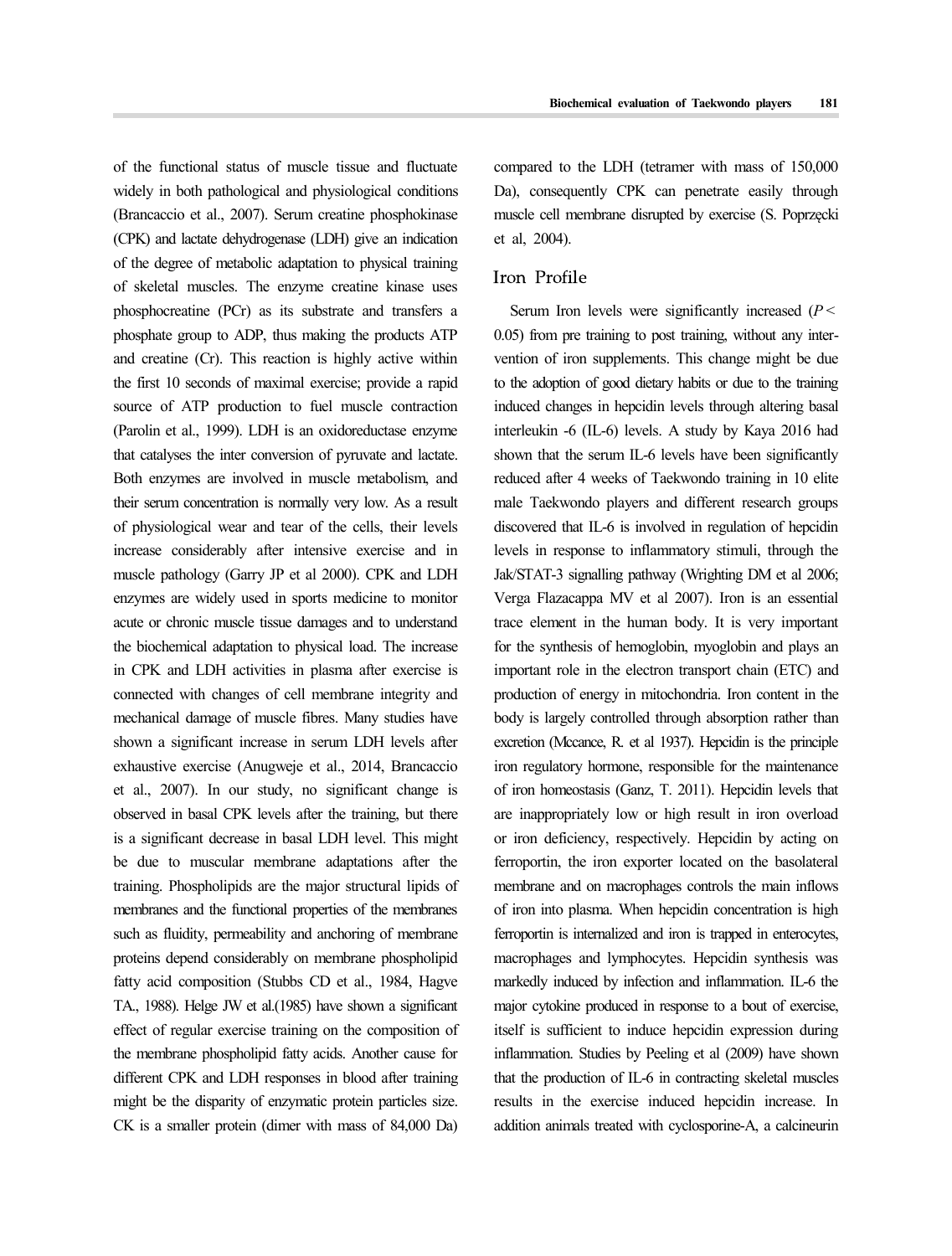inhibitor to blunt plasma IL-6 during exercise showed lower hepcidin levels as compared to the exercised group without cyclosporine-A treatment (Banzet S et al 2012). So improvement in iron profile observed in our study might be due to the training induced reduction of basal IL-6 and plasma hepcidin levels.

#### Haematological parameters

In the present study significant changes  $(p < 0.001)$ were observed in hematocrit (Hct) and RBC indices namely mean corpuscular volume (MCV) and mean corpuscular hemoglobin concentration (MCHC) after 12 weeks exercise training and no significant change is observed in mean corpuscular hemoglobin (MCH). Hct and MCV values were significantly increased after the training but the MCHC is significantly reduced. MCV (fL) is the average volume of a red blood cell and is calculated by dividing the haematocrit (%) by the red blood count ( $10^{12}$  cells/L). MCHC  $(g.dl^{-1})$  is the average concentration of hemoglobin per unit volume of red blood cells, calculated through dividing the hemoglobin  $(g.dl^{-1})$  by the haematocrit  $(\%)$ values. Significant increase in Hct and insignificant rise in RBC were observed in this study after the training however no significant changes were observed in Hemoglobin levels. This can be due to the exercise induced erythropoiesis or due to the release of young RBC from the bone marrow under the influence of stress hormones such as Catecholamines and cortisol (Ghigo E et al, 2011). It is well documented in the literature that exercise training can stimulate erythropoiesis and increases red cell mass as well as plasma volume, resulting in increased blood volume (Convertino VA., 1991; Min Hu., Wentao Lin., 2012). Consistent hemoglobin concentration with increased haematocrit resulted in the decreased mean corpuscular hemoglobin concentration. With exercise training, significant increase in serum iron, Hct and MCV were noted but no significant improvement is observed in basal hemoglobin levels.

No significant changes were observed in total white blood cell (WBC), WBC cell types and platelet after the training. But NLR was decreased insignificantly from 1.41  $\pm$  0.87 to 1.36  $\pm$  0.63. It has been proposed that the NLR can be used to monitor the exercise recovery status of an individual following a bout of exercise (Bessa et al., 2016; Gleeson, 2002). Researchers have suggested that the NLR can provide a good measure of exercise stress and subsequent recovery (Nieman, 1998). The NLR usually returns to normal within 6-9 hours after exercise, but where the exercise has been particularly prolonged and stressful, the NLR may still be elevated at 24 hours post-exercise.

### Conclusion

Results suggested that the regular Taekwondo training is efficient to improve lipid profile and it can potentially mitigate the cardio vascular risk in male adolescents. Serum iron, Hct and MCV levels were significantly improved in the study group, after the Taekwondo training but no significant changes were seen in hemoglobin levels and on the other hand MCHC levels are significantly reduced after the training. This shows that the given exercise training alone is effective to trigger the RBC production, but failed to increase the hemoglobin concentration. Consumption of iron rich diet/supplements during the training might be helpful to meet the demands. neutrophil lymphocyte ratio (NLR) is maintained during training and no significant changes were seen in urea and uric acid levels, it shows that the training load given is well tolerable for the present study group. Since studies on Taekwondo players are limited in India, the data of the present study can be a handy tool and can act as a frame of reference for monitoring the training related biochemical adaptations. Selected biochemical and haematological variables were considered in the present study however analysis of more parameters and correlation with dietary intake and performance can give immense information about the training responses.

# References

Aellen, R., Hollmann, W., & Boutellier, U. (1993). Effects of aerobic and anaerobic training on plasma lipoproteins. *Intern J Sports Med*, **14**, 396-400.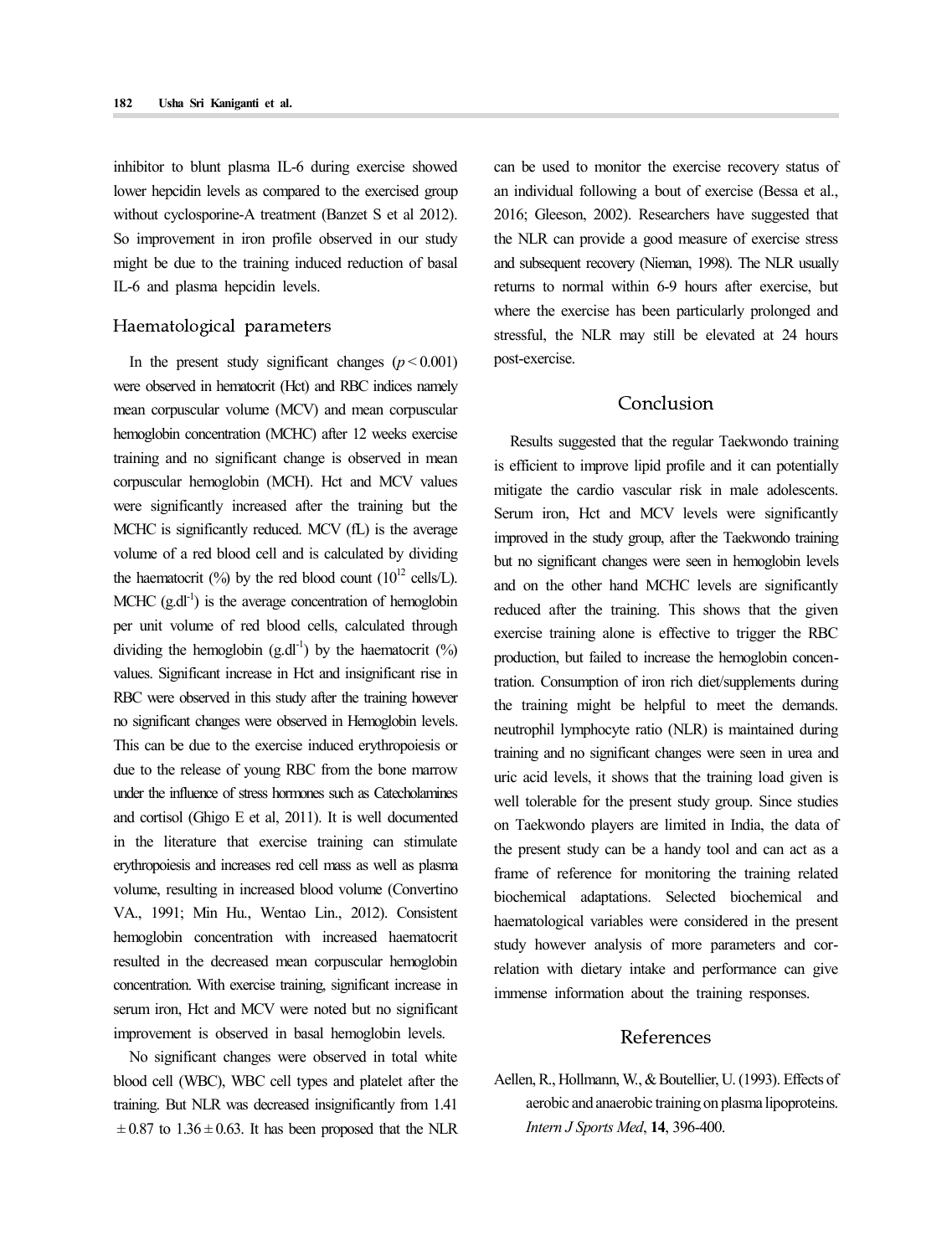- Aliye Manasve, (2011). The Comparison of Biochemical blood levels of athletes and sedentary. *World Journal of Sports Sciences*, **5**(3):163-168.
- Anugweje, K.C., & Ayalogu, E. O., (2014). Effect of Training on the Lactate Dehydrogenase (LDH) levels of Athletes. *Science pub net/researcher*, **6**(9).
- Banzet, S., Sanchez, H., Chapot, R., Bigard, X., Vaulont, S., Koulmann, N. (2012). Interleukin -6 contributes to hepcidin M RNA increase in response to exercise. *Cytokine*, **58**, 158-161.
- Bessa, A., Oliveira, V., Agostini, G., Oliveira, R., Oliveira, A., White, G., & Espindola, F. (2016). Exercise Intensity and Recovery: Biomarkers of Injury, Inflammation, and Oxidative Stress. *J Strength Cond Res*, **30**(2), 311-319.
- Brancaccio, P., Maffulli, N., & Limongelli, F. M. (2007). Creatine kinase monitoring in sport medicine. *British Medical Bulletin*, **81-82**, 209-230.
- Bridge CA et al., (2013). Taekwondo Exercise Protocols do not Recreate the Physiological Responses of Champion ship Combat. *Int J Sports Med*, **34**, 573-581.
- Chen, Ko-Chia, Dr. Zen, P., et al. Physical Training in Taekwondo. The Sport Digest - ISSN: 1558-6448.
- Fong, S., Ng, S. and Chung, L. (2013) Health through martial arts training: Physical fitness and reaction time in adolescent Taekwondo practitioners. *Health*, **5**, 1-5. doi: 10.4236/health.2013.56A3001.
- Convertino VA: Blood volume: its adaptation to endurance training. *Med Sci Sports Exerc*, **23**, 1338–1348.
- Garry, J. P., McShane, J. M. (2000). Postcompetition elevation of muscle enzyme levels in professional football players. *MedGenMed*, **2**, E4.
- Ghigo E, Lanfranco F, Strasburger CJ: *Hormone Use and Abuse by Athletes*. Boston, Springer, 2011, p 1
- Gleeson, M. (2002). Biochemical and immunological markers of over-training. *J Sports Sci Med*, **1**(2), 31–41.
- Hagve, T. A. (1988). Effects of unsaturated fatty acids on cell membrane functions. *Scand J Clin Lab Invest*, **48**, 381–388.
- Helge, J. W., Wu, B. J., Willer, M., Daugaard, J. R., Storlien, L. H., & Kiens, B.(1985). Training affects muscle

phospholipid fatty acid composition in humans. *Journal of Applied Physiology*, (1985). 2001 Feb; **90**(2), 670-7.

- Kindermann, W. (1986). Overtraining an expression of faulty regulated development. translated from *Deutsche Zietschrift Fur Sportmedizin*, **37**, 238245.
- Melhim, A. F.(2001). Aerobic and anaerobic power responses to the practice of taekwon-do. *Br J Sports Med*, 2001, **35**, 231–235.
- Michael Gleeson., (2002). Biochemical and immunological markers of overtraining. Journal of Sports Science and Medicine (2002) **1**, 31-41. http://www.jssm.org.
- Min Hu., Wentao Lin., (2012) Exercise Training, Red Blood Cell Production and Anemia. *Acta Haematol*, 2012, **127**, 156–164.
- Nieman, D. C. (1998). Influence of carbohydrate on the immune response to intensive, prolonged exercise. *Exercise Immunology Review*, **4**, 64-76.
- Nikolaidis, M.G., Protosygellou, M. D., Petridou, A., Tsalis, N,. Tsigilis, V,. Mougios (2003). Hematologic and biochemical profile of juvenile and adult athletes of both sexes: implecations for clinical evaluation. *Int J Sports Med*, 200: **24**(7), 506-511.
- Oktay Kaya .(2016). Effect of a four‑week exercise program on the secretion of IFN‑γ, TNF‑α, IL‑2 and IL‑6 cytokines in elite Taekwondo athletes. *Biomedical Reports*, **5**, 367-370, 2016.
- Parolin, M. L., Chesley, A., Matsos, M. P., Spriet, L. L., Jones, N. L., & Heigenhauser, G. J. F. (1999). Regulation of skeletal muscle glycogen phosphorylase and PDH during maximal intermittent exercise. *American Journal of Physiology*, **277**, E890–E900.
- Peeling, P., Dawson, B., Goodman, C., Landers, G., Wiegerinck, E. T., Swinkels D. W., Trinder, D. (2009). Effects of exercise on hepcidin response and iron metabolism during recovery. *Int J Spt Nurt Exe*, 2009, **19**, 583-597.
- Poprzęcki, S., Staszkiewicz, A., Hübner-Woźniak, E. (2004). Effect Of Eccentric And Concentric Exercise On Plasma Creatine Kinase (CK) And Lactate Dehydrogenase (LDH) Activity In Healthy Adults.